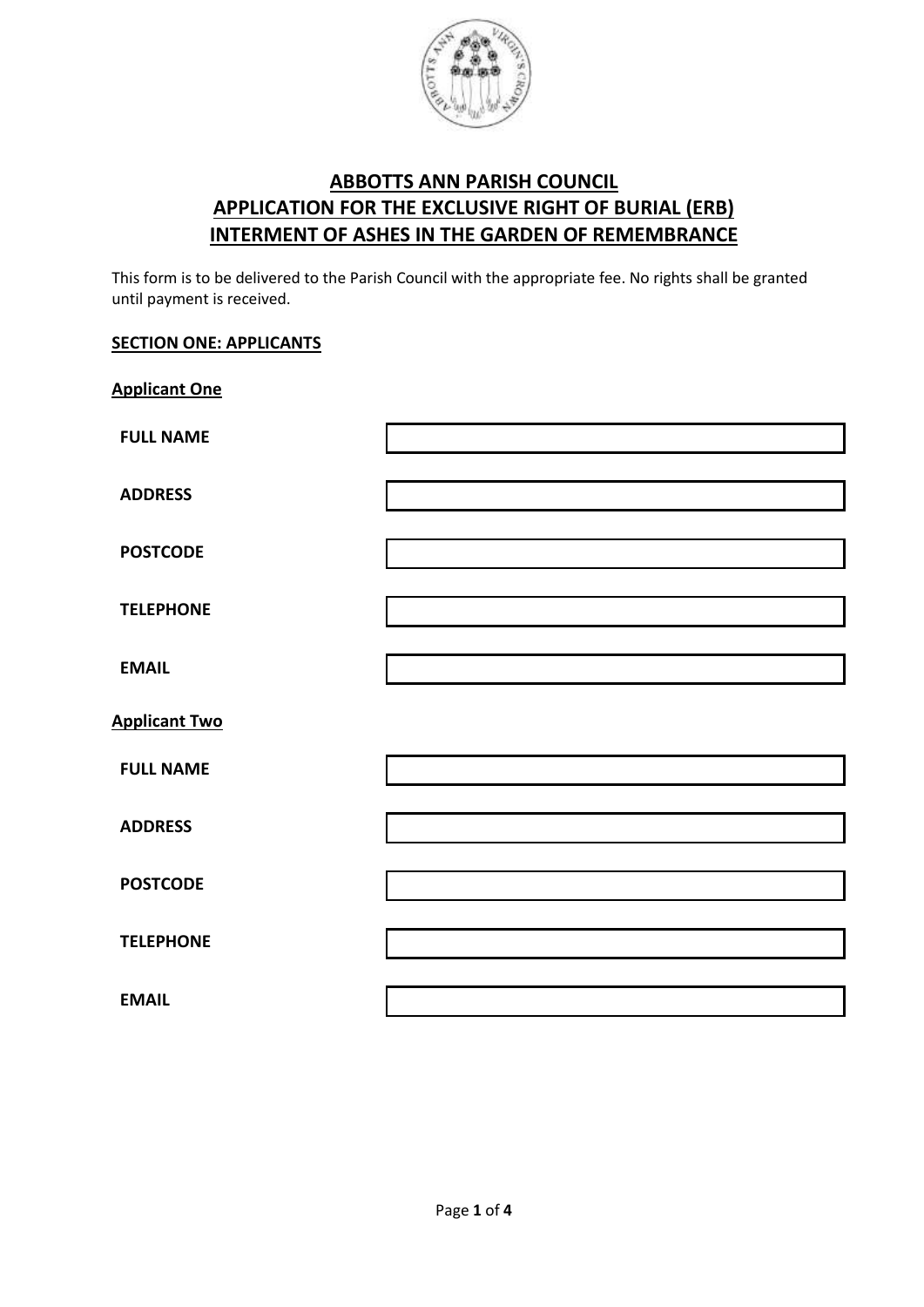| <b>Applicant Three</b>                                                                                                             |                  |  |                       |  |
|------------------------------------------------------------------------------------------------------------------------------------|------------------|--|-----------------------|--|
| <b>FULL NAME</b>                                                                                                                   |                  |  |                       |  |
| <b>ADDRESS</b>                                                                                                                     |                  |  |                       |  |
| <b>POSTCODE</b>                                                                                                                    |                  |  |                       |  |
| <b>TELEPHONE</b>                                                                                                                   |                  |  |                       |  |
| <b>EMAIL</b>                                                                                                                       |                  |  |                       |  |
| <b>SECTION TWO: BURIAL PLOT LOCATION &amp; DEPTH</b>                                                                               |                  |  |                       |  |
| The council will allocate plots in the Garden of Remembrance in sequence, other than those already<br>reserved in advance.         |                  |  |                       |  |
| <b>Plot Depth</b>                                                                                                                  | Single Interment |  | (Office Use Only)     |  |
|                                                                                                                                    | Double Interment |  | <b>Assigned Plot:</b> |  |
| <b>SECTION THREE: RESIDENCY</b><br>(See Section 3 - Burial Ground Regulations)                                                     |                  |  |                       |  |
|                                                                                                                                    |                  |  | Parishioner Y/N?      |  |
| <b>APPLICANT ONE</b>                                                                                                               |                  |  |                       |  |
| <b>APPLICANT TWO</b>                                                                                                               |                  |  |                       |  |
| <b>APPLICANT THREE</b>                                                                                                             |                  |  |                       |  |
| Please provide previous Parish residence details here if not a resident:<br>(continue on a separate sheet and attach if necessary) |                  |  |                       |  |
|                                                                                                                                    |                  |  |                       |  |
|                                                                                                                                    |                  |  |                       |  |
|                                                                                                                                    |                  |  |                       |  |
|                                                                                                                                    |                  |  |                       |  |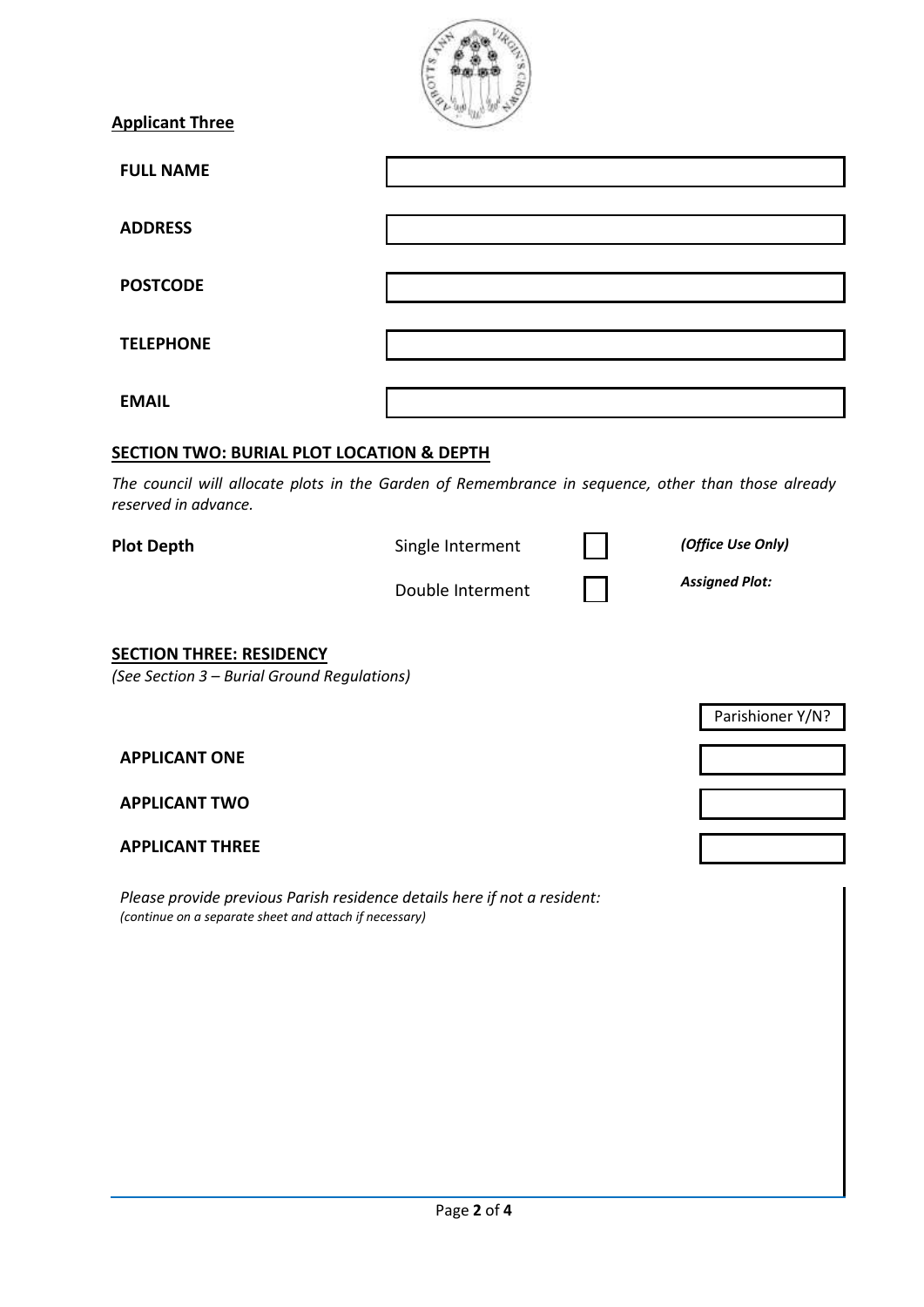

## **SECTION FOUR: ACCEPTANCE OF TERMS**

I/We, the persons named in Section One, wish to purchase the exclusive rights of burial for a period of **30 years**. I/We agree to be bound by the Burial Ground Regulations and the Terms and Conditions of sale.

| <b>NAME</b>                         |  |  |
|-------------------------------------|--|--|
| <b>SIGNATURE</b><br><b>AND DATE</b> |  |  |
| <b>NAME</b>                         |  |  |
| <b>SIGNATURE</b><br><b>AND DATE</b> |  |  |

*For Parish Council Office use only:* Plot Number: …………. ERB Fee paid: £ ………………………. Date of Parish Council approval *(if required)*: ……………………………………